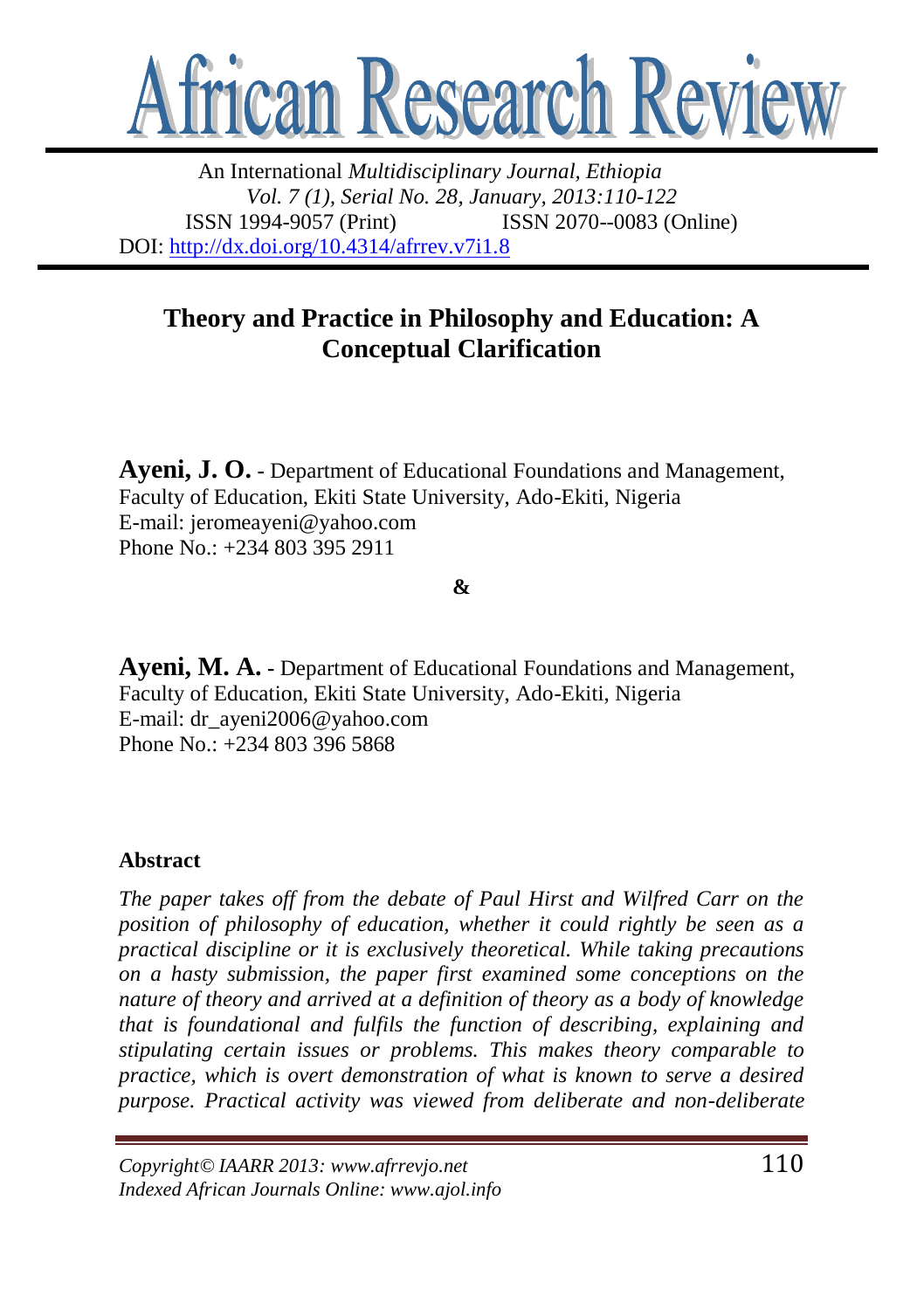*perspectives and the submission was made that in either way, the practical rests on theoretical foundations. The paper also examined methods of theorising and observed that all the traditional methods of knowledge acquisition hold for theorising. The paper concludes on the submission that philosophy of education in its content and method is theoretical but must form a link with practicalities to be relevant to life.*

*Keywords:* Education, theory, practice, dichotomy

### **Introduction**

An issue of clarification on theory and practice becomes impelling judging by exposition of learners to various types of theories ranging from the scientific, philosophical, psychological, sociological, anthropological and the educational among many other areas of learning. As a matter of fact, every course of study is presumably theory-laden in the sense that it has its basis in some theories and is prone to establishment of new theories. Education as a theory-laden concept permeates every discipline and one would imagine therefore that every theory would bear a tant of education. This is to say that theories in themselves are educative.

Hirst & Carr (2005) squared up to each other on the relationship of philosophy and education with of theory and practice. This was prior to the Annual Conference of the Philosophy of Education Society held at Oxford in 2005. Hirst contented that the focus of philosophy of education is to abstract and subject to rational scrutiny some aspects of the practices of education, thereby drawing out theories on education and that philosophy of education is theoretical.

Carr (2005) maintained that we need to see philosophy of education as a kind of practical philosophy that is central to the development of national educational practices. The debate seemed to be hinged on the term 'practical' as applicable and appropriate to philosophy and hence philosophy of education. This paper is not out to settle scores with Hirst Paul and Carr Wilfred on their positions as such, rather it would infer from the two positions the place and prominence of theory in both philosophy and education since both of them still see philosophy of education as theory prone. Their arguments and commentaries shall constitute the body of literature for this paper.

Hirst said precisely: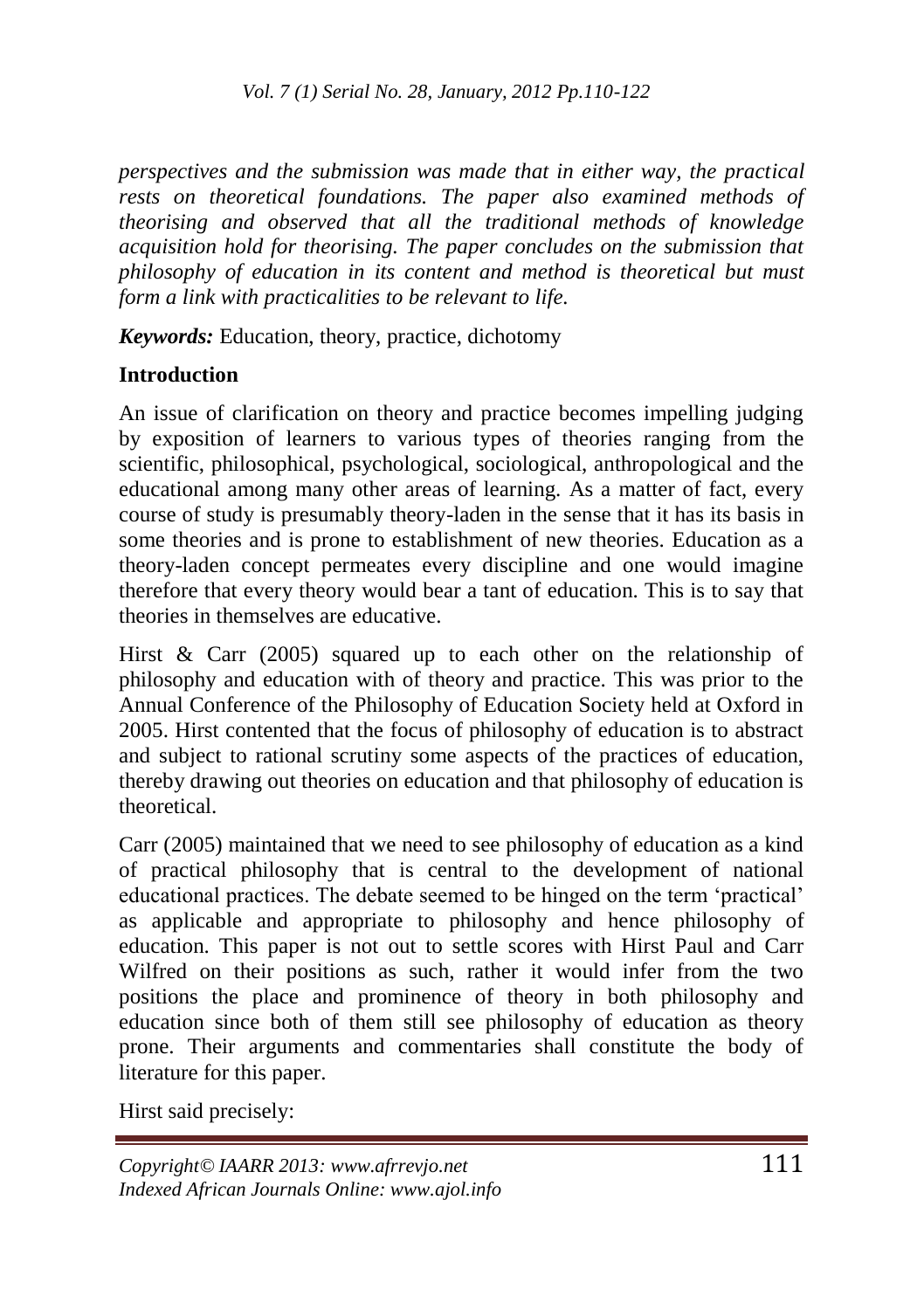Philosophy, like psychology, sociology and history is an abstract, academic, theoretical discipline that is a hugely significant instrument in contributing to the exercise of practical reason in educational affairs and the progressive experimental development of practices that best pursue that particular form of good in our complex society… The philosophy of education then… should contribute philosophically by the use of theoretical reason as developed in academic pursuit of philosophy to the national development of the activities and discourse of educational practice by the use of practical reason.

Here, Hirst admitted the theoretical nature of philosophy with its propensity to contributing rationale to the development of the practicalities in education. Carr, in his own case, went beyond seeing philosophy merely as an abstracting academic theoretical discipline. He attributed to it a consciously performed and culturally embedded human activity that is by nature practical. He contended:

> Evaluating the 'rational validity' of educational practice is thus not as Hirst believes, a complex task that is 'difficult' to achieve, but an impossible task that can never be achieved. It can never be achieved because the theoretical knowledge that is used to 'justify' educational practice is itself always an abstraction from practice and hence infected by those very features of practice… The philosophy of education cannot inform educational practice because it is itself a form of practice.

Carr maintained the possibility and existence of practical philosophy while Hirst (2005) upheld the position that philosophy is essentially theoretical and concerned with developing justifiable propositional accounts of the conceptual relations, justificatory procedures and presupposition of all forms of theoretical understanding engendered in the exercise of theoretical reason, including those of philosophy itself and all forms of practice engendered in the exercise of practical reason. But Carr (2005) maintained that to continue to cling to a conception of philosophy as a theoretical discipline does not so much draw on recent developments in philosophy as ignored them.

This point would seriously make one usher in a remark that it is not an error to ignore some recent developments if such developments would introduce confusion rather than clarity since the question remains unanswered: In what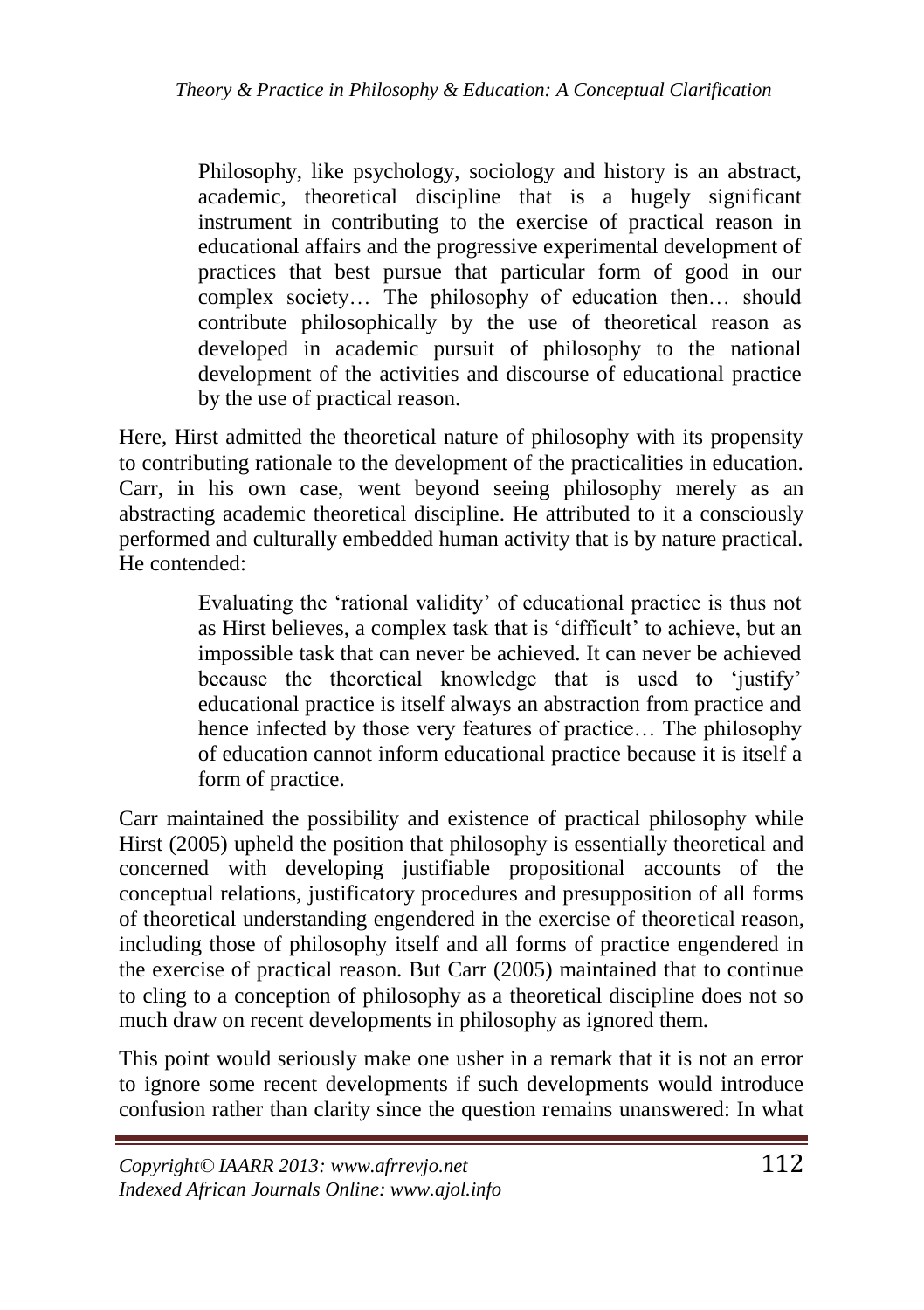sense is philosophy practical? Practical activities are offshoots of the intellectual ones that determine them. Philosophy as an intellectual activity is not practical; rather it is the springboard for every practical activity.

Carr however insisted on the possibility of practical philosophy, tracing its origin to Aristotle's analysis of 'phronesis' and 'praxis'. For Aristotle, ‗phronesis' is a moral and intellectual virtue that is inseparable from practice and constitutive of the moral consciousness of those whose actions are rooted in a disposition to do 'the right thing at the right time and in the right way' (MacIntyre, 1981). It is thus a mode of ethical reasoning. On the other hand, 'praxis' is simple a practical exhibition of how the idea of 'the good' is being conceived and understood. The ‗good' as a concept is derived from experiencing in practical terms what is good. Both Aristotle's 'phronesis' and ‗praxis' harmonise to breed practical thinking on ethics. This, according to Carr, was the beginning of practical philosophy (Carr, 2006). He maintained that the embedment of 'phronesis' in 'praxis' and its inseparability from the concrete situations in which it is applied indicates that it is only sustainable by practical philosophy.

The question of what is practical in philosophy would yet remain unanswered unless one tries to perceive it from the perspective of the behaviour of thinking in which case the practical activity of thinking is what is understood as philosophy, but philosophy does not consist in the procedural ways of thinking rather it is the rational outcome of thinking on terms, ideas and concepts to build a body of knowledge. The conception of practical philosophy would rather sound ambiguous to the explorative mind that considers philosophy as identifiable with knowledge in any form an inquiry takes whether the form is by nature, practical or theoretical.

# **Nature of theory**

The term 'Theory' could be used to refer to stipulations and instructions that are meant to guide some specific activities, as exemplified in formulae and procedures for working mathematical problems. The term could also assume the embodiment of oral or written ideas on a particular issue as distinguished from its practical dimensions, as exemplified in the theory of driving or theory of automobile engineering as distinguishable from the practical dimensions. Again, it could refer simply to rule of conduct as in moral theory or social theory compared to practical behaviour. Again, the term 'Theory'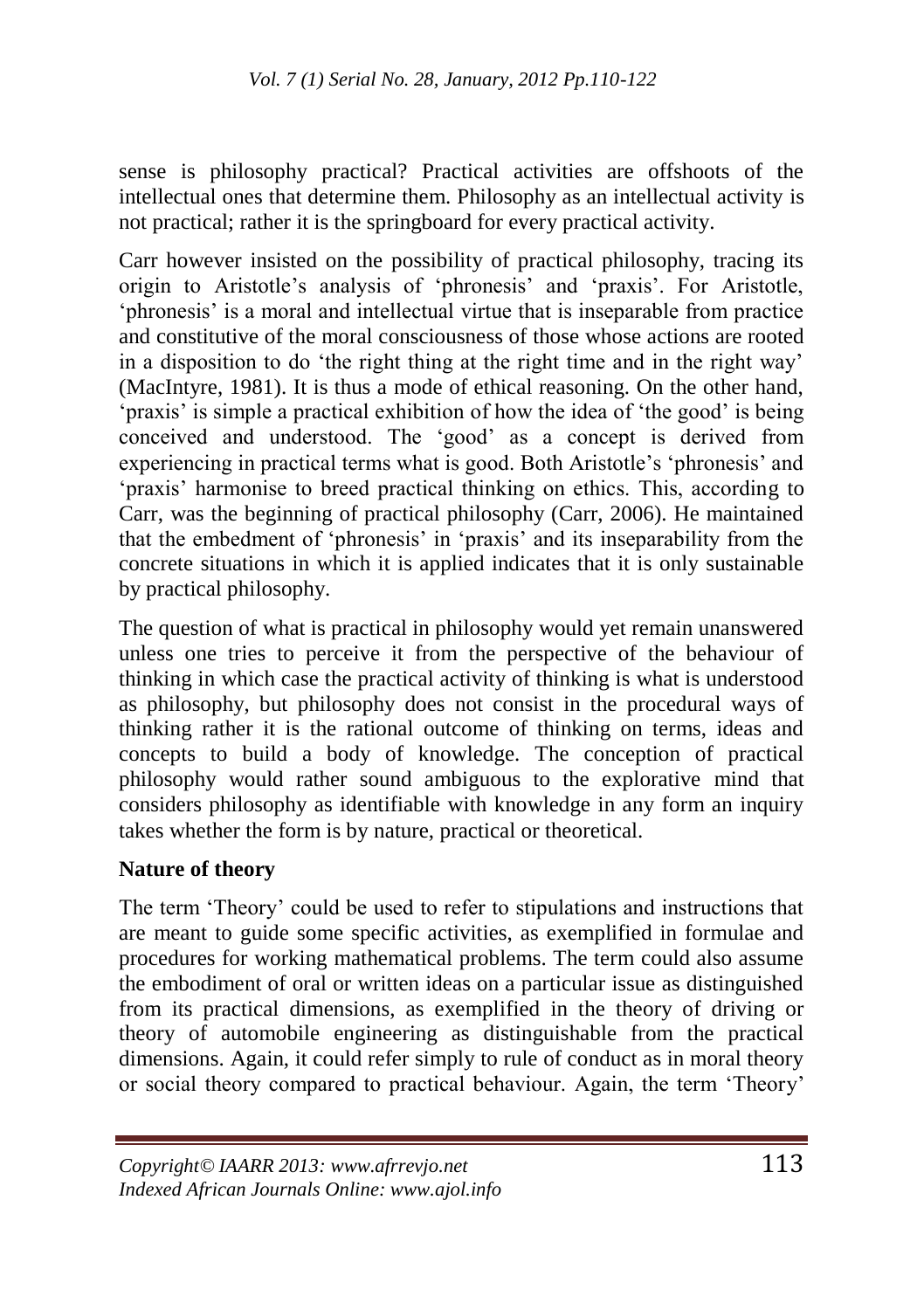*Theory & Practice in Philosophy & Education: A Conceptual Clarification*

could assume the thesis that is made out of research findings. These are among possible connotations.

Kneller (1971) in his discussion of contemporary education theories ascribed two meanings to the word 'Theory'. According to him, the word can refer to a hypothesis or a set of hypotheses that have been verified by observation or experiment and it can also refer to systematic thinking or a set of coherent thoughts. Kneller's first meaning of theory corresponds to the fourth alternative meaning stated above, while his second meaning corresponds to the second alternative meaning. It is presupposed that other meanings given to the term ‗Theory' would bear upon any or a combination of some of the meanings stated in the last paragraph.

O'Connor (1980) remarked that the word 'Theory' is used vaguely and ambiguously to carry several but related meanings. From the remark, one would observe that no single restricted meaning can be given to the word ‗Theory'. A central point to make, however, is that theory as a concept is foundational in nature. In this sense, it provides a base for other thoughts and activities. In a more general sense therefore foundational courses such as history, psychology, sociology, anthropology and philosophy among others are perceived as essential theoretical. As a foundational thought theory fulfils certain functions namely to describe, explain and stipulate. These three functions are interconnected in the sense that one derives from an in turn leads to the other. A theory is built up from facts or events through a description of the matter or events and explanation of same in a comprehensive language. The theory then becomes a principle of exploration of further knowledge on the matter or on similar matters; this is the stipulative aspect of the theory.

For example, scientific theories develop through a description of some forces in nature as they impress on the human intellect and these are explained in terms of their meaning and possible relevance to human condition and they become stipulative in the sense that they become yardsticks for determining new experiences.

There is a question to ask, 'Do theories assume the same nature in all disciplines?' Every discipline, one would say, lends itself to theorising and hence we have theories in linguistics, philosophy, sciences, mathematics, anthropology, sociology, psychology among many others, and of course, education. A critical reflection on such theories as Einstein's theory of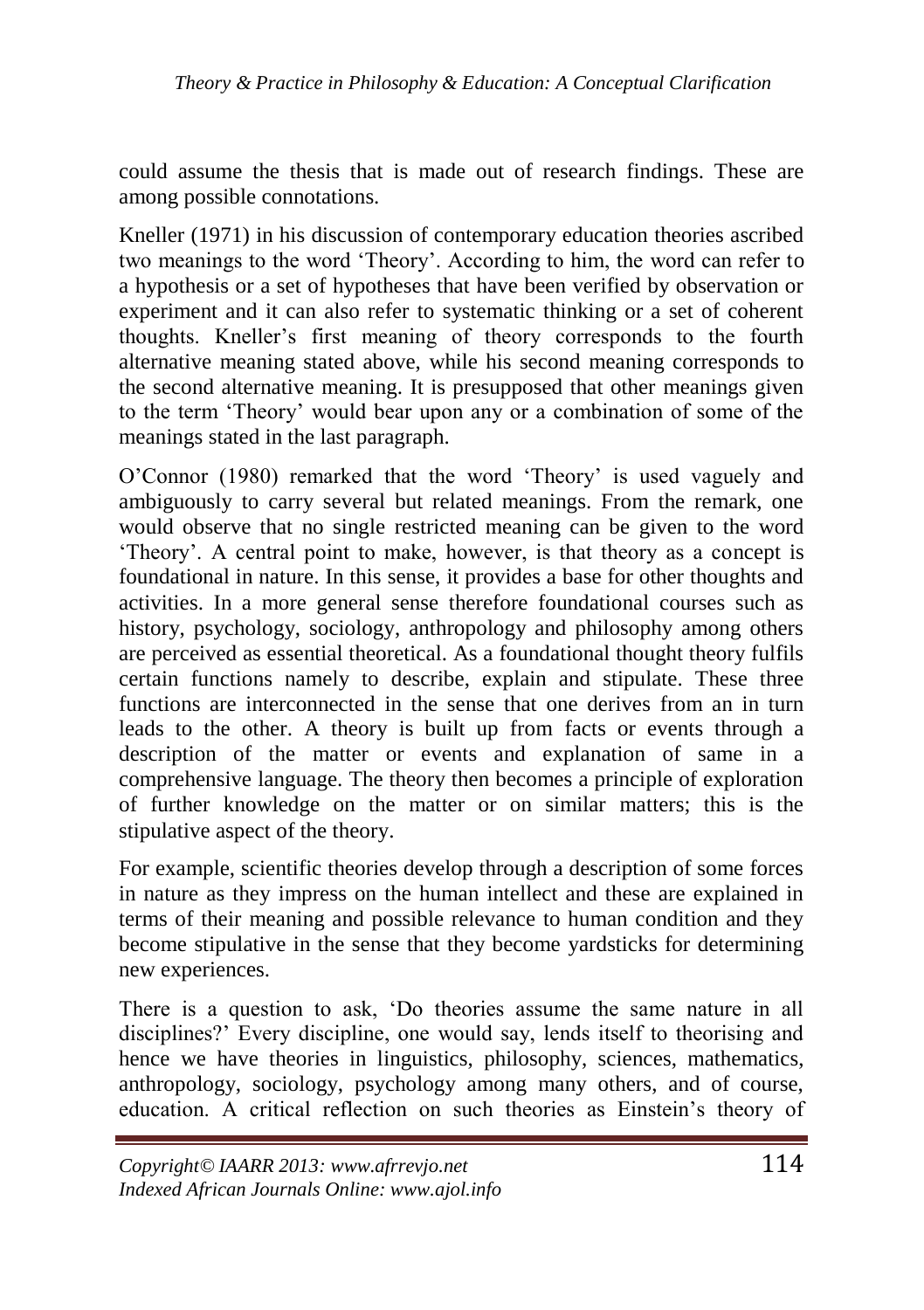relativity in physics, or theory of realism in philosophy, among others, leaves one to question whether the concept ‗theory' assumes the same meaning in every discipline.

Generally, theories develop from hypotheses after they might have been tested through the use and application of dialectics, logic and statistics among other rational tools. Hypotheses are assumptions and they do no more than offer probabilities on what constitute knowledge. Epistemically, hypothesis is nothing but unjustified belief, it is simply a starting point for knowledge inquiry. Hypotheses conclude as theories after they have been tested, verified, and accepted as principles and rules of procedure to analyse, predict or explain the nature or behaviour of a specific phenomenon.

Sax (1968) described theory as a unified system of principles, definitions, postulates and observations organised in such a way as to most explain the interrelationship between the variables. What is pertinent here is that a theory can harmonise some of the features in any discipline. By way of summation therefore a theory can assume a principle, policy, belief, speculation, explanation and opinion among other variables. The variables that describe theory make it foundational to laws and other ideas. As to the question raised on unification of nature of theory in every discipline one would uphold that theories remain foundational to every discipline irrespective of their peculiarities.

### **Theory-practice dichotomy**

Whatever position one may take regarding the understanding of theory, the concept is explainable in the context of an in relation to the practical. A disparity between theory and practice is traceable to Dewey's attribution of the problem to Greek culture of division of experience into temporal and extra-temporal categories. Dewey (1916) conceived the Greek notion of ‗idea' as a spirited view of the world. This inquires into a difference between ideating on experience and practically acquiring one. He saw this distinction as creating two genetic forms of understanding on the concepts 'theory' and ‗practice'. Dewey's position was to establish the two as inherently connected. This implies that one is conceivable and explainable in the context of the other. Dewey however seemed to have carried too far the Greek distinction between idea and practice. The distinction may not be as sharp as he portrayed it. The theory-practice distinction may be explainable in the analogy of a building, which for convenience may be labeled 'Experience'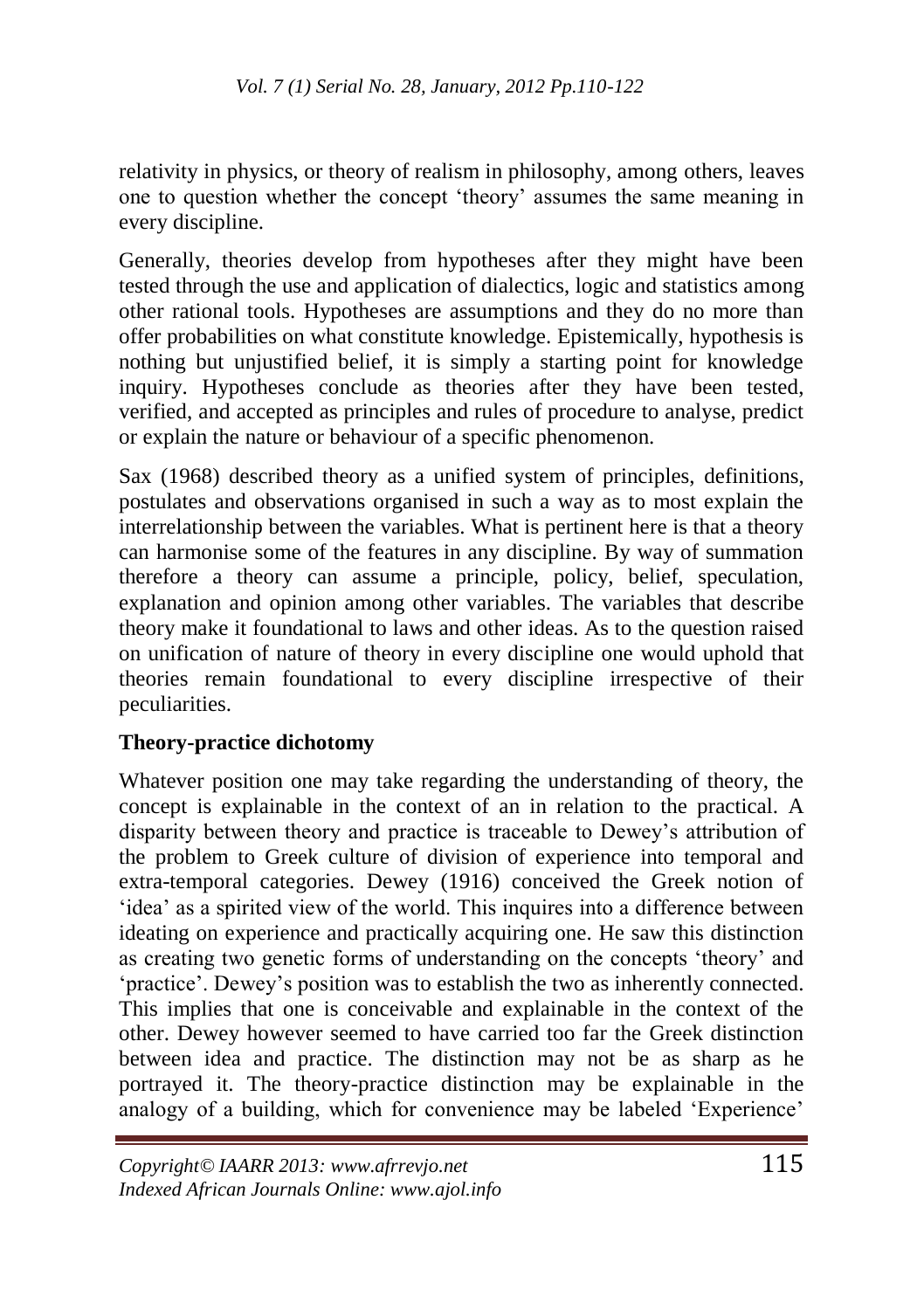with theory constituting the foundation and practice represented by the walls and the roof.

The foundation of the building is distinguishable from the rest of the structure but not separable from it. In the same way, the theory is distinguishable as a foundation for practice but not separable from it. It is conceptionally distinguishable but essentially part of it. Since a theory is ingrained in a practice, one may therefore ask in what way whether every practice requires a foundation theory, like in the case of human activities that are practical and integral to living. Human activities can be classified into: ‗deliberate' and non-deliberate' acts. This may not be taken as an established classification but simply a description of two perspectives to examining and understanding them. Deliberate acts are sourced from human volition while non-deliberate acts are output of circumstances or situations. A practice activity, whether deliberate or non-deliberate, is explainable to some underlying working principle. This inevitably becomes the theory for the activity.

For example, natural human activities like walking and talking may be theorised by the process of carrying them out which is simply a description of the movement of the legs, one head of the other to move the entire body from one place to another. This is one sense of theorising on walking. Similarly talking may be theorised as the process of the movement of the lips and tongue to gush out sounds that compose into a language. These natural activities can be further theorised from various perspectives to knowledge. To imagine whether there can be a practical activity that lacks a theoretical base, would be in the negative since every activity is founded on a working principle. Thinking in essence yields theorising while doing entails practicalising. In as much as ability to do is dependent on and controlled by ability to think, then it is inconceivable that there is a practice without a theory at its base.

The common views of Somekh (2003) and perhaps of others is the dilemma of making a distinction between theory and practice, coupled with the danger involved in rendering a wrong, or at least, an inappropriate distinction. One point is however clear, it is that theory and practice are interrelated cognitive experiences that are springboards for knowledge acquisition and utilisation is a pre-occupation of philosophy.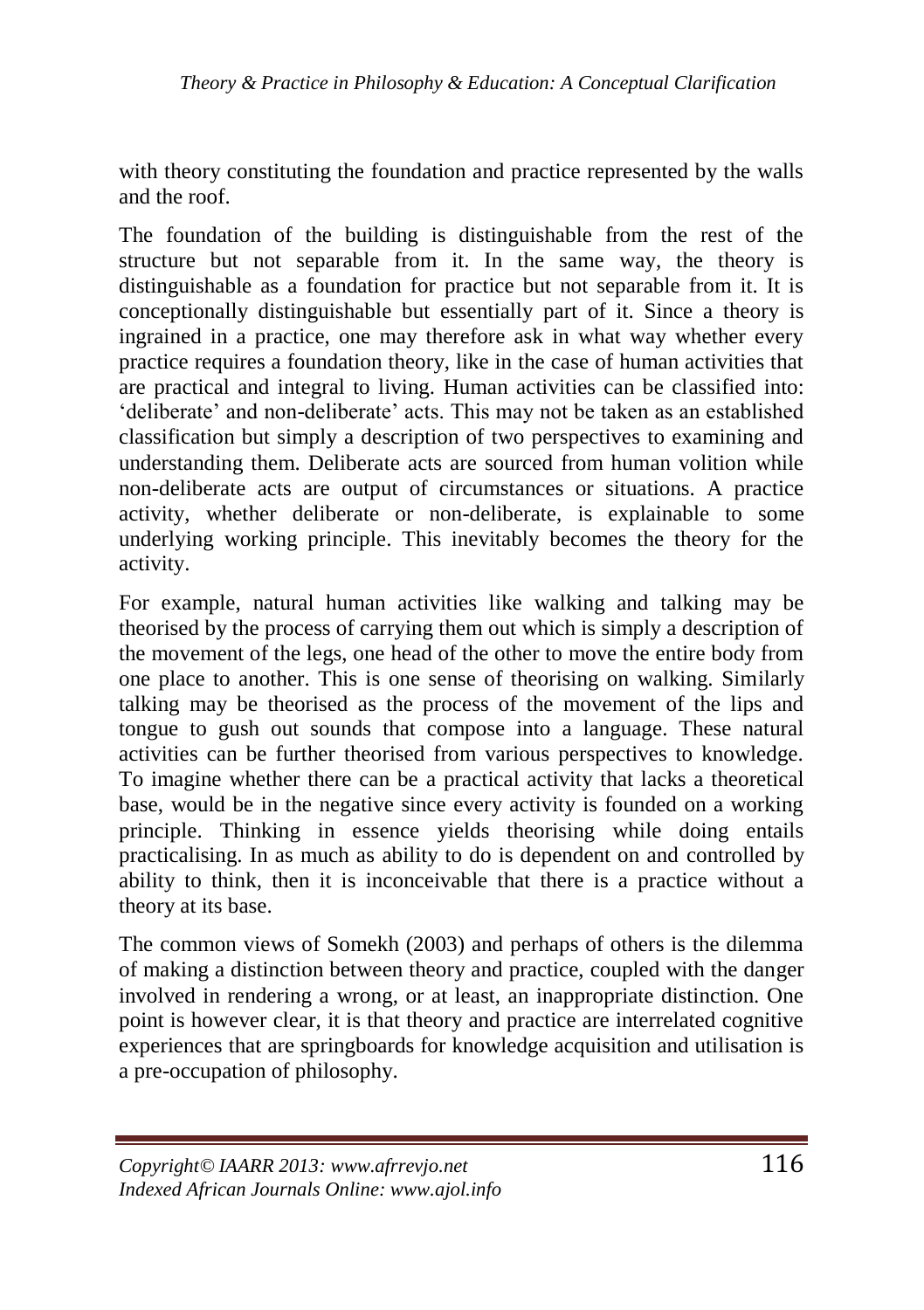In a more scientific sense a theory is expected to establish clarity of thought from which new practices can develop. This invariably becomes a matter for new knowledge. Scientific laws often times spring up as theories on nature and natural occurrences since they are conclusions derived from systematic findings.

Again, theories that may be ascribed as scientific are not limited to verified propositions in the discipline of the sciences. Any theory in any discipline can be so described when adjudged as knowledge prone. The scientific nature of theory therefore is the propensity to offer precision of thought and certainty on a particular subject matter.

In his understanding of Aristotle's distinction between theory and practice in the topics, Blondel (2000) explained an action as understandable in three terms, which are production, theory and practice. Every action supposedly stems from theory, which is the contemplation in a strong and technical sense on ways to carry out the action, then follows the practice which is the demonstration of the premeditated way, and lastly production, which is the expressive output of the demonstration. This understanding, even though, merely descriptive but not explanatory enough of the tripartite nature of action, clearly establishes theory as a foundation for practice and consequently for production.

Every proposition carries the propensity for knowledge, but does not become knowledge until it is certified in truth. Since it has been argued that a theory is a body of knowledge that constitutes a foundation for further knowledge and experience, an unverified proposition may therefore not be a theory since it has not been established as knowledge. On a similar note, it is not every knowledge that becomes a theory. What makes a body of knowledge theoretical is its propensity to offering new knowledge, in which case it becomes a working principle from which to make out new knowledge.

For one to be capable of establishing a theory, one needs to possess aptitude for research to discover some truths of world realities. These truths remain as facts at the first instance, then in addition to this one needs to be able to harmonise these facts into a body of knowledge to serve as foundation for further knowledge. This is possible through the ability to make logical connections of these facts to emerge with propositions that would prove as knowledge. Some facts remain merely at the level of identification of relativities. Such facts of identity as one may call them, are exemplified in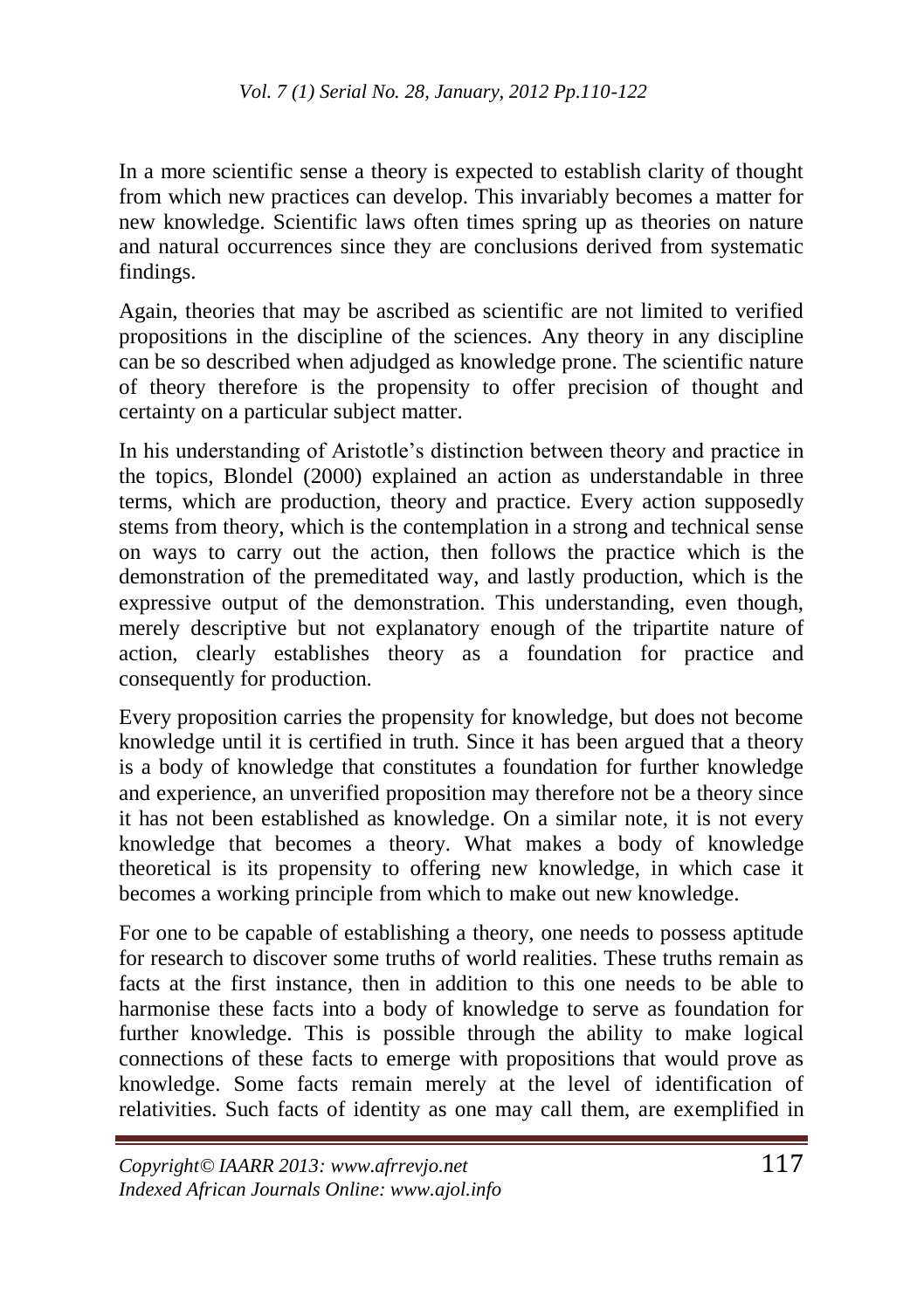such statements as, 'A blind person is the one who cannot see', 'A bachelor is an unmarried man', and 'There are seven days in a week', among others. Statements of this nature say nothing more than describe some phenomena to their identities. There is nothing theoretical about them.

But if one considers such statement as, 'The multiple of two and three is six'. ‗Whatever goes up must come down', and ‗A child is born from the womb of a woman' among others, one would uphold that those statements are theoretical in the sense that they are expressive of principles of operation or occurrence that would yield the same experience under repeatable similar conditions. Theories in the arts, the sciences and various disciplined, as a matter of fact, assume this nature.

Apart from propositions that are scientifically validated and justified as theories, proverbs and wise sayings, could serve a theoretical purpose. This is because many of such statements express realities that would remain the same when subjected to the same conditions. Ability to theorise therefore would depend to a great extent on competence in recognising facts, and aptitude in the use of language and logic to organise the facts into principles of regular occurrence. Theories are epistemic in nature, hence all the sources of knowledge contribute to building of them. These include sensation, reason, intuition, introspection and memory among others. Ideas that develop through these means do not become theories until they are veridically ascertained.

O'Connor (1980) again ascribed to educational theory three components namely the metaphysical, value judgment and the empirical components. The metaphysical component is observable in statements that are acceptable in respect of their meaning and logical structure. They are statements that uphold phenomena as they are. The value judgment component of theories consists in statements that are upheld because of the values they are set to preserve. What is crucial to such statements is their justification as values. The empirical component of theories however, consists in statements that are capable of being supported by evidence of the sense.

Actually, what O'Connor referred to as component here may be better understood as dimensions to theorising since each of them needs not feature in every theory and a theory would suffice as one when it assumes any or a combination of these features. In respect of aptitude for theorising, it would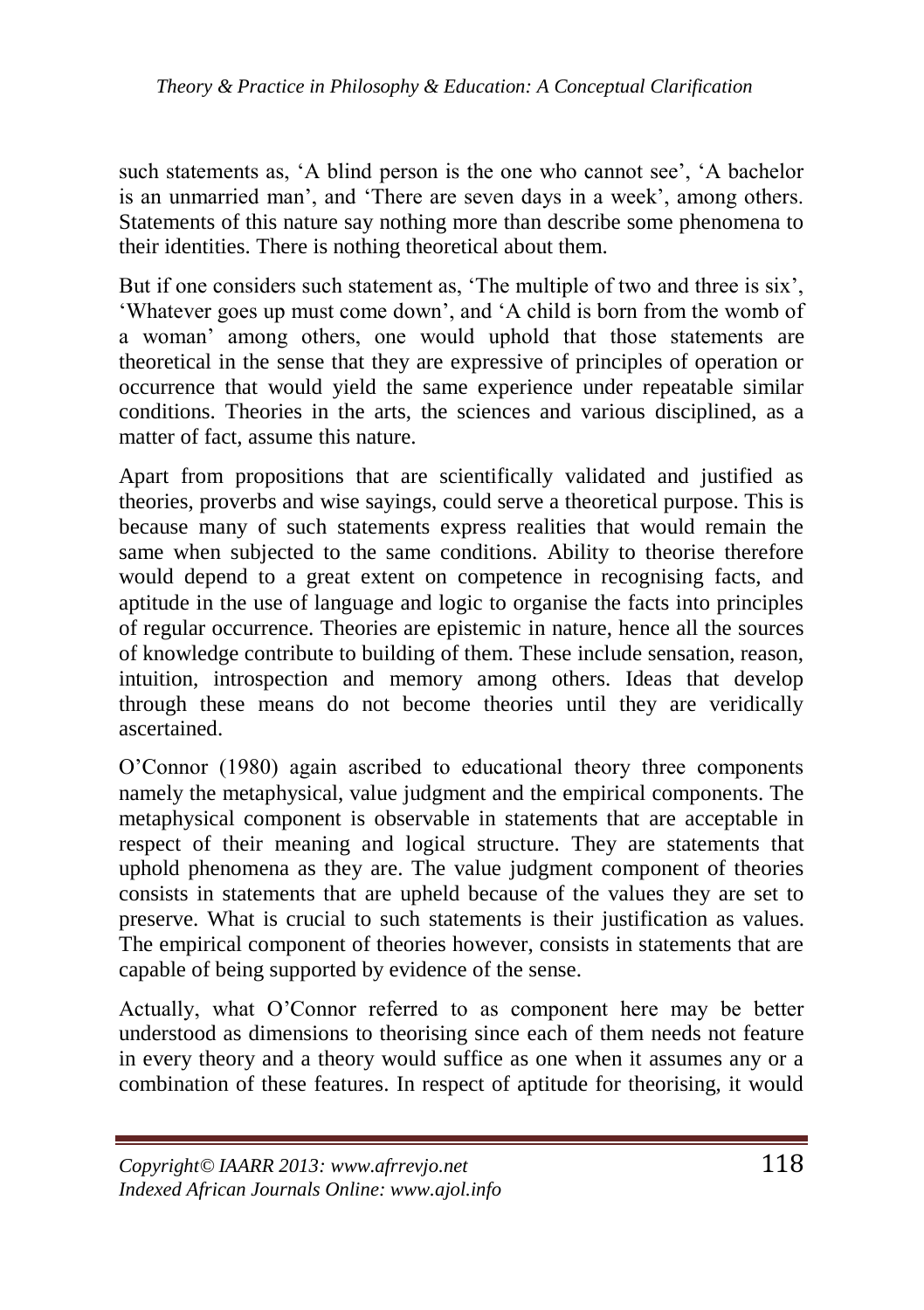be acknowledgeable of a theorist to show competence in making out knowledge from the perspectives of these theory dimensions.

## **Method of theorising**

Ordinarily, it may sound appealing to believe that theory is what anybody can postulate and maintain, yet it may not be proper to see it as a thing one can arbitrarily do. There are some steps to take in doing it even though the steps may not be stereotyped.

A first consideration of the methods of theorising would examine ways by which statements of belief are postulated and validated as knowledge. The traditional ways of knowledge acquisition hold for theory making. These include the empirical way by which knowledge is obtained through sensation and the rational way which makes use of reason to acquire knowledge. Other traditional ways include intuition by which knowledge is gained through insight and revelation which sources knowledge from inspiration and contemplation. These are among other possible categories.

Theory making may not exclusively depend on a single way of knowing, rather it would be better seen as a composite of two or more ways. For example, the senses do no more than identify certain things in nature, it is through the complementary activity of reason that things identified have meaning and relationships are established in theory. Equally, the experience of intuition or revelation which is closely allied to sensation is introspective and requires the use of reason to make meanings and establish relationships into a theory. In a more scientific way, the methods of knowledge acquisition agglomerate as identification, verification, justification and evaluation of contents of the mind. Every theory springs up from the mind and the mind needs to go through these steps to emerge with one. The steps shall be analysed briefly.

At the onset of a person's intellectual experience, the mind identifies an issue, object or a problem. Through the process of reasoning, it seeks to clarify the matter by giving it meaning through an interpretation it gives to it, verifies the authenticity of the interpretation and adduces to it certain values of speculated solutions in the case of a problem. The next thing is for the mind to justify the speculated values or solutions to ascertain their relevance to human situation.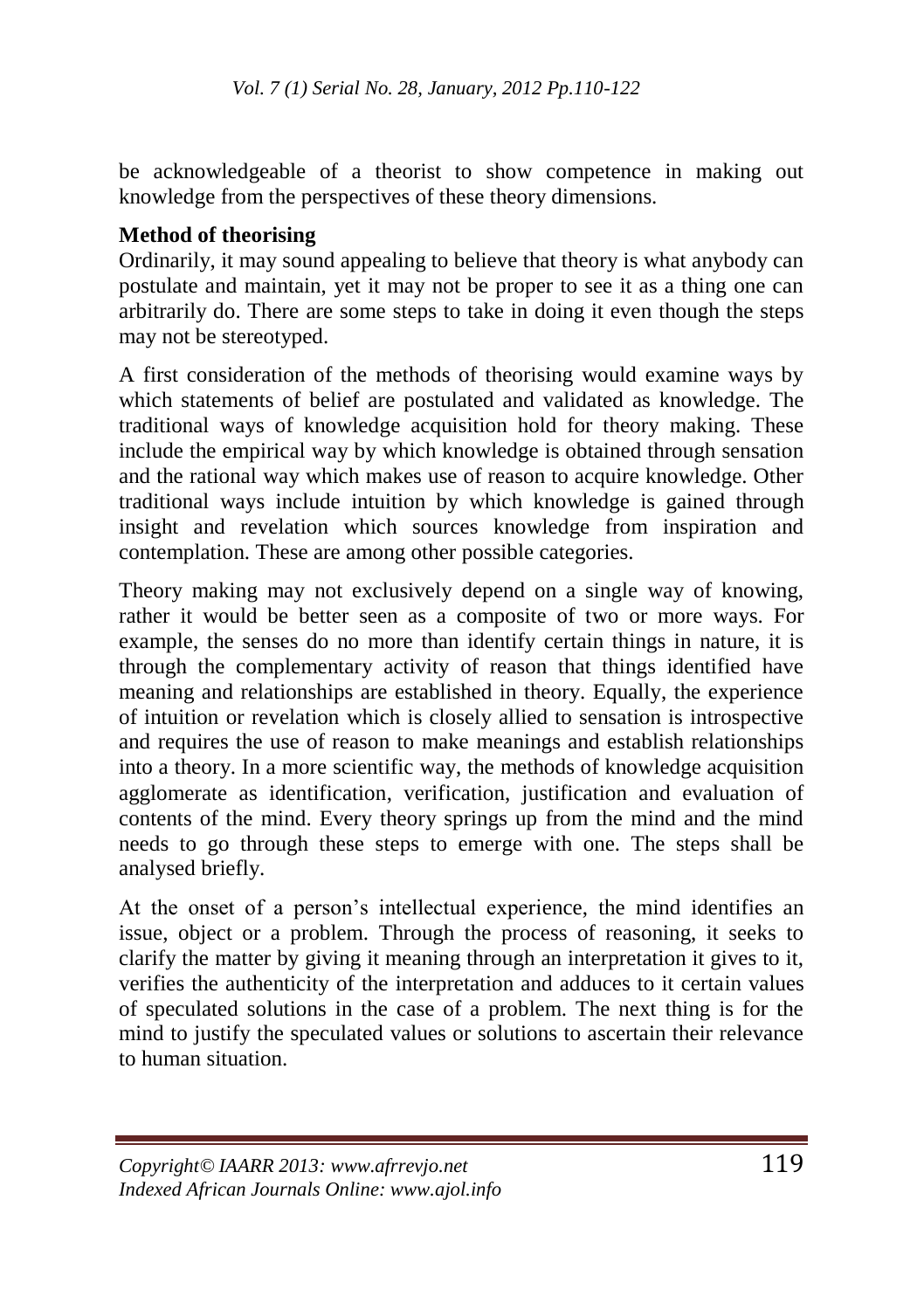Finally, the mind evaluates the worthiness of the values in terms of consistency through times. The objects of the mind's experience, the values ascribed to them as well as the evaluations made on them are ideational and on them theories develop, hence they are stated as propositions which are subject to change since ideas and experiences change with time. Theories are value-laden propositions that may be subject to change.

Ideas, as Oladipo (2002) put it, ‗Are not formed or instituted as ends in themselves rather they are formed or instituted with a view to providing an orientation in life or aspects of it.' Ideas are therefore stated first as propositions to provide some orientations on the issues at stake. Thereafter, the propositions are justified and evaluated as theories for universal application in similar situations. Again, such theories could be revisited from time to time to amend or even develop new set of theories from them. It much depends on ability to engage in critical thinking on existing theories to bring about new ones.

# **Conclusion**

This paper attempts to critically examine the intellectual views on the discourse of their and the position of philosophy on the matter, the two conflicting positions of Carr and Hirst, one of which ascribes practicality to philosophy as a deviation from the old view of seeing philosophy as exclusively theoretical. A possible median position is that philosophy in its content and method is theoretical while it serves practical purposes to be relevant to life. In as much as a theory needs to be practicable to be relevant, philosophy must form a link with some practicalities to be worthwhile, hence philosophy of education, as it is the case with philosophy of science, religion or any other discipline becomes relevant to the discipline in lieu of its predetermined practical purposes.

Ordinarily, the engagement of reason on abstract issues and terms would be a futile exercise if there is no predetermined goal it serves. The goals of philosophy as manifest in various disciplines provide the practical dimensions to it. Even in the case where philosophy is studied for its own sake, it has its presumed practical goal as may manifest in a person's behavioural response to issues and problems.

Education too is a discipline that carries both theoretical and practical dimensions. Philosophy of education thus provides theoretical base for practicalities in education. Actually, it is inconceivable to talk of education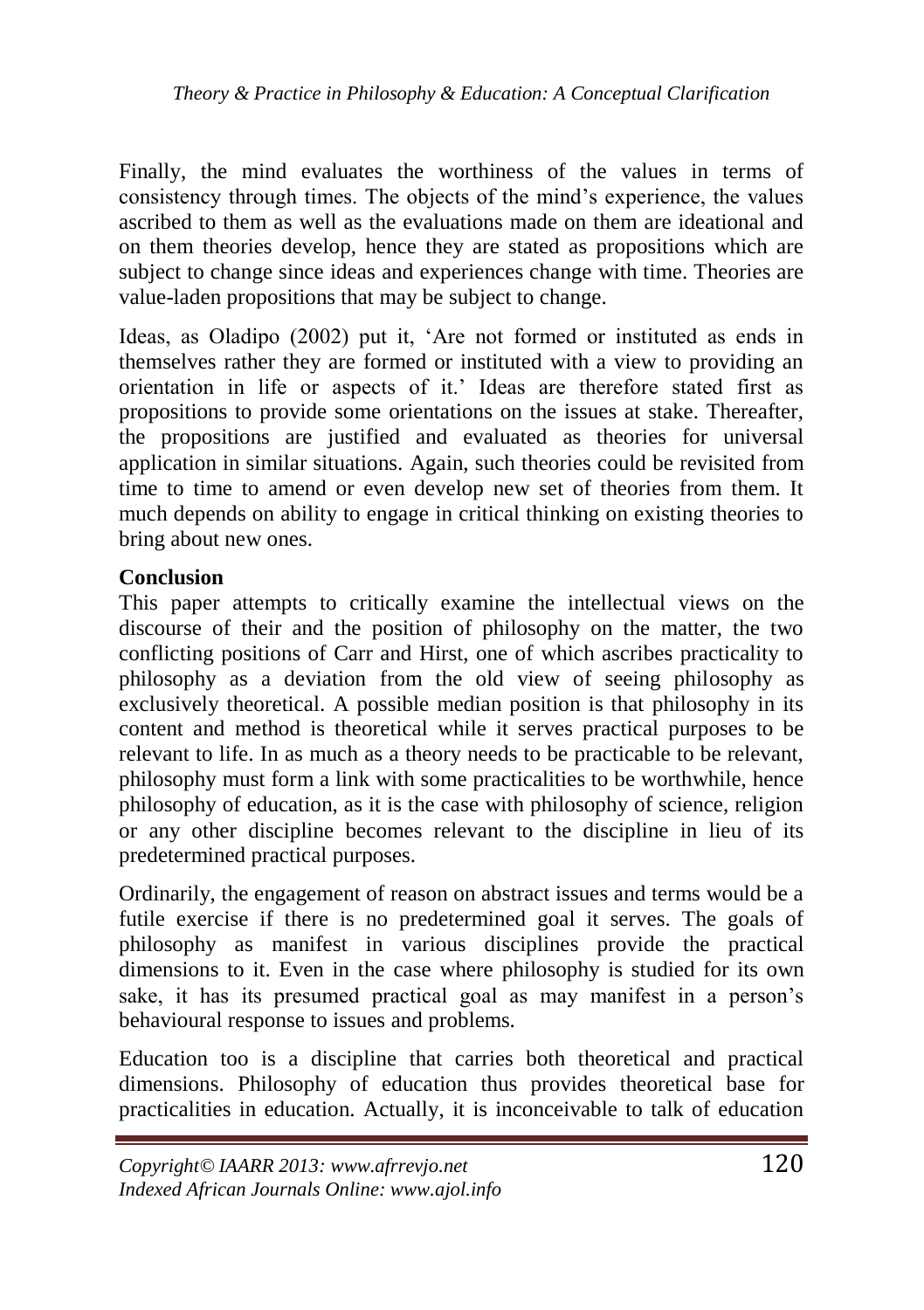theory that is devoid of philosophy. It is comparable to a house without a foundation. Theories in education have their philosophical components, irrespective of the perspectives to studying it. The historical, psychological, sociological and economical perspectives to theorising on education, among others, involve the exercise of philosophy in as much as it rationally examines issues and logically build up systems of thought for educational operations. Every conclusion drawn from a philosophical discourse on education inevitably becomes a theory in education since it would serve as a foundation for educational practices and further thought development on education.

### **References**

- Blondel, M. (2000). The starting point of philosophical research. In F. Long (ed.) *Maurice Blondel: The idealist illusion and other essays*. Baton: Kluder.
- Carr, W. (2006). Philosophy, methodology and action research. *Journal of Philosophy of Education*. 40(4): 427.
- Dewey, J. (1948). The reconstruction of philosophy. Boston: Beacon Press.
- Hirst, P. & Carr, W. (2005). Philosophy of education. A Symposium. *Journal of Philosophy of Education*. 39: 615—632.
- Kneller, G. F. (1971). Introduction to the philosophy of education. New York: Wiley and Sons Inc.
- Long, F. (2008). Troubled theory in the debate between Hirst and Carr. *Journal of Philosophy of Education*. 139.
- MacIntyre, A C. (1981). After virtue: A study in moral philosophy. London: Duckworth.
- O'Connor, D. J. (1980). An introduction to the philosophy of education. London: Routledge and Kegan Paul.
- Oladipo, O. (2002). The third way in African philosophy. *Essays in honour of Kwesi Wiredu*. Ibadan: Spectrum.
- Papasterphanou, M. (2006). Philosophical research and educational action research. *Journal of Philosophy of Education*.